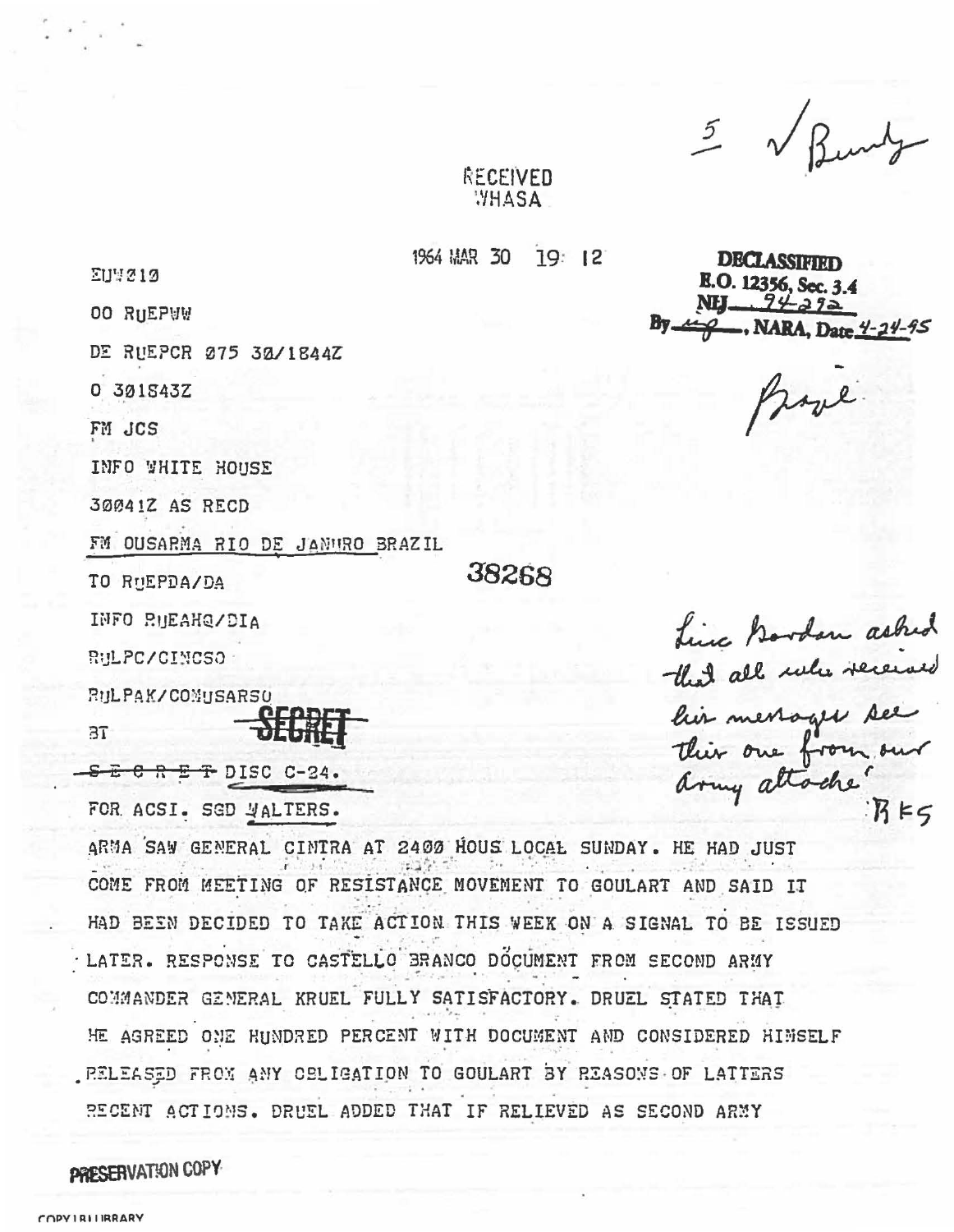PAGE 2 RUEPOR 975 S-E C-R-E T

COMMANDER HE WOULD NOT RPT NOT TURN OVER COMMAND. CINTRA SAID THAT WHEN CASTELLO BRANCO IS RELIEVED AS CHIEF OF STAFF EARLY THIS WEEK HE WILL IMMEDIATELY ISSUE DENUNCIATION TO NATION. HELICOPTER HAS BEEN LAID ON TO NOVE CASTELLO BRANCO, GEN

CORDEIRO DE FARIAS AND MARSHAL DUTRA OUT OF RIO AND. ON TO SAO PAULO WHEN MOVEMENT IS IMMINENT. CINTRA INDICATED THAT HE AND BGEN SYSENO SARMENTO WILL REMAIN IN RIO DE JANEIRO. BGEN MONIZ DE ARAGAO WILL OPERATE IN RIO VILA MILITAR. MOVEMENT IN VILA MILITAR WILL BEBIN FROM BOTTOM UP AND PLANS HAVE SEEN MADE TO NEUTRALIZE KEY UNITS DELIEVED TO BE FAVORABLE TO GOULART AND LEFTISTS. CINTRA SAID THAT CENTRAL COMMAND OF-MOVEMENT WOULD INITIALLY BE IN SAO PAULO? ARRANGEMENTS HAVE BEEN MADE WITH NAY AND AIR FORCE FOR JOINT ACTION. BEEN SOUTO MALAM PROCEEDING THIS MORNING TO PORTO ALIGRE WITH FULL INSTRUCTIONS FOR MAJ GEN ADALBERTO PEREIRA DOS SANIOS THERE IN COMMAND OF SIXT INF DIV AND MEXT SENIOR OFFICER TO THIRD ARMY COMMANDER. CINTRA CONFIDENT OF MINAS GERAIS GARRISON AND SAID SOVERNOR MAGALHAES PINTO OF THAT STATE EAGER FOR MOVE. TOTAL MOVEMENT MAY BE TRISSERED BY MEETIME OF DENOCRATIC SOVERNORS IN PORTO ALEGRE ON WEDNESDAY. DAY NOT YET DECIDED FOR INITIATION OF MOVEMENT. CINTRA SEENED CONFIDENT OF SUCCESS.

## PRESERVATION COPY